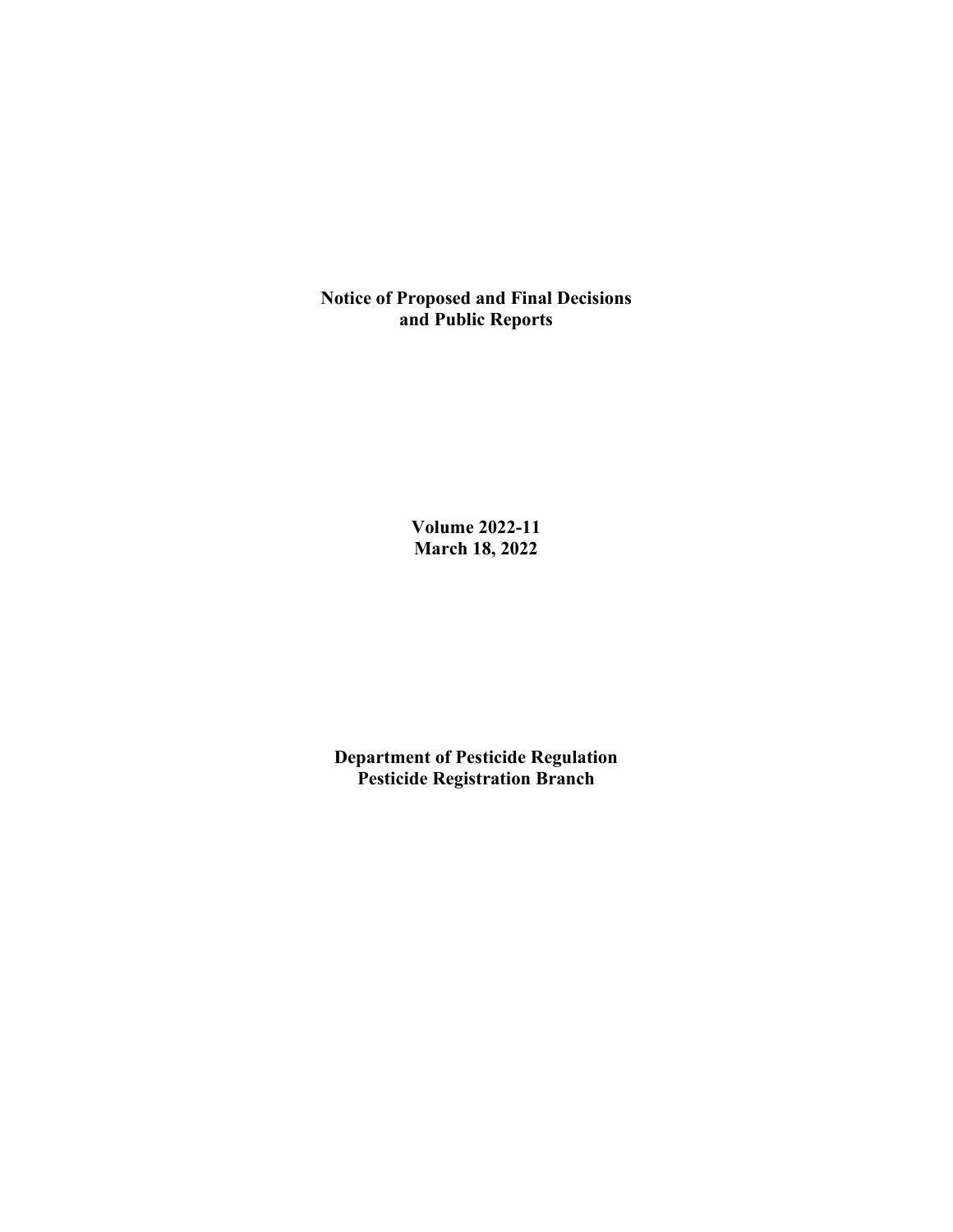# **NOTICE OF FINAL DECISIONS TO REGISTER PESTICIDE PRODUCTS AND WRITTEN EVALUATION**

Pursuant to Title 3, California Code of Regulations section 6255, the Director of the Department of Pesticide Regulation (DPR), files this Notice of Final Decisions to Register Pesticide Products with the Secretary of the Resources Agency for posting. This notice must remain posted for a period of 30 days for public inspection. Between the time DPR posts a proposed registration decision for public comment and DPR makes a final decision regarding the product, nonsignificant changes may be made to the product label (e.g., revising the product name, changing a master label to an end-use marketing label, correcting typographical errors). If the changes are not significant, DPR will not re-notice the product for public review and comment. However, if significant changes are made to the product label that substantially affect DPR's analysis on direct or indirect significant adverse environmental or human health impacts that can reasonably be expected to occur from the proposed decision, DPR will re-notice the product label for public review and comment.

In addition, for any product that is posted proposed to register as a conditional registration, the registrant may address the conditions of registration by providing the appropriate data or modifying the product label (e.g., remove use site, add "not for use in California" to a use site) during the posting period. If the registrant adequately addresses the conditions of registration during the posting period and the resulting change to the product label is not significant such that DPR must re-post the product label for review and public comment, DPR will post the product below, but will no longer have a "conditional" designation by the registration type.

For information about submitting a request for any documents related to this notice, please visit [https://www.cdpr.ca.gov/public\\_r.htm.](https://www.cdpr.ca.gov/public_r.htm)

To view the public report that was issued when the product was proposed for registration, click on the hyperlinked Tracking Number for the product.

*Tracking Number with hyperlink to public report – (EPA Registration Number) Applicant / Brand Name*

[296632](https://www.cdpr.ca.gov/docs/registration/nod/public_reports/296632.pdf) - (81927 - 79) ALLIGARE, LLC PROMENADE XTL USE: HERBICIDE - FOR THE CONTROL OF WEEDS SUCH AS HENBIT, JIMSONWEED, AND DANDELION ALONG ROADSIDES AND HIGHWAY MEDIANS, AT INDUSTRIAL PLANT SITES, AND UTILITY SUBSTATIONS TYPE: SECTION 3 REGISTRATION - CONDITIONAL ACTIVE INGREDIENT(S): FLUMIOXAZIN RIMSULFURON CAS NUMBER(S): 103361-09-7 , 122931-48-0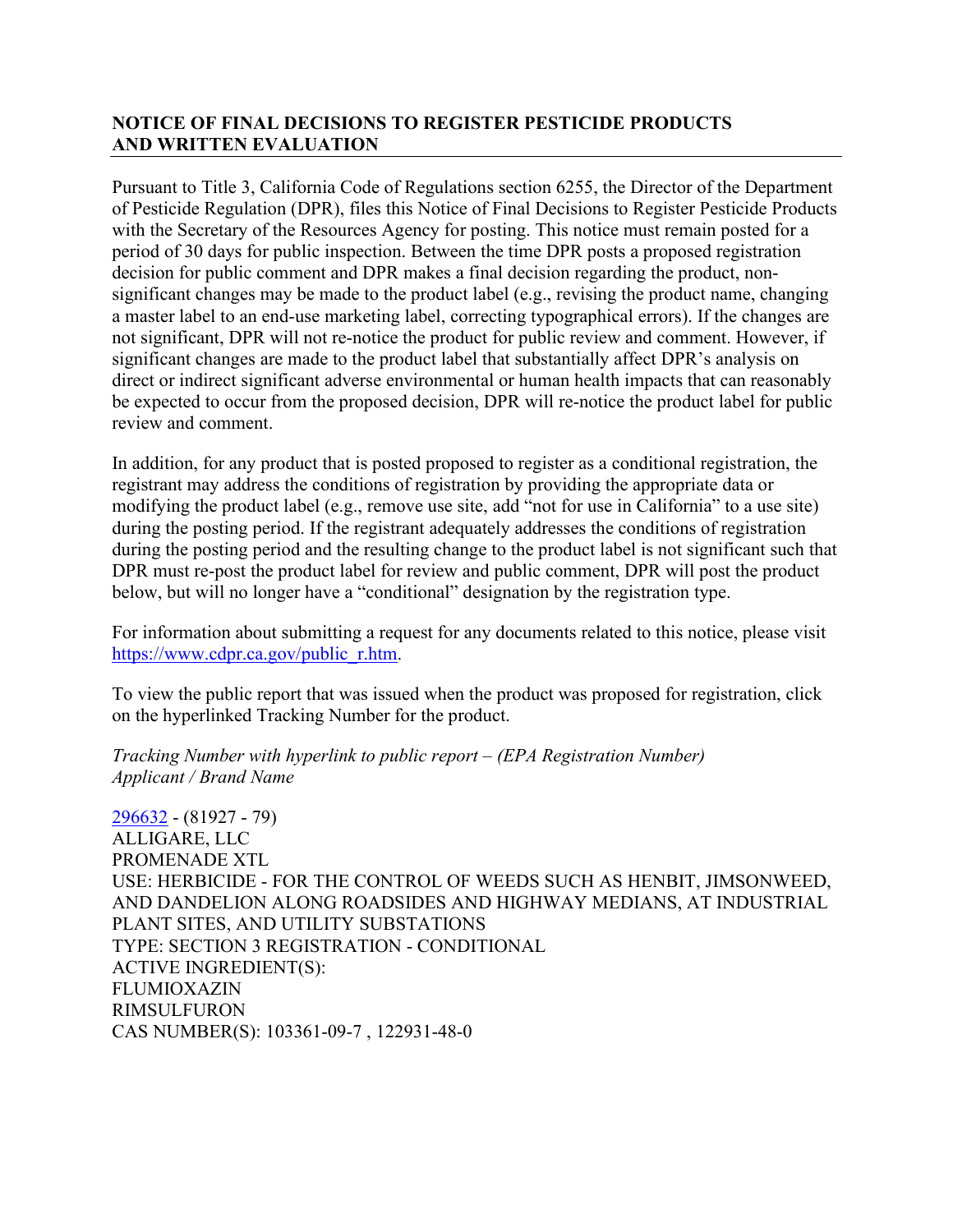# **Notice of Final Decisions to Register (Continued) Page 2**

#### **Written Evaluation**

Pursuant to Title 3, California Code of Regulations section 6254, this notice includes a written evaluation of significant environmental points raised in comments submitted during the review and comment period required by Title 3, California Code of Regulations section 6253 for any of the products listed above.

## **DPR received no comments on the above listed products.**

*Original signed by Tulio Macedo 03/16/2022*

 Tulio Macedo, Chief Pesticide Registration Branch

Dated